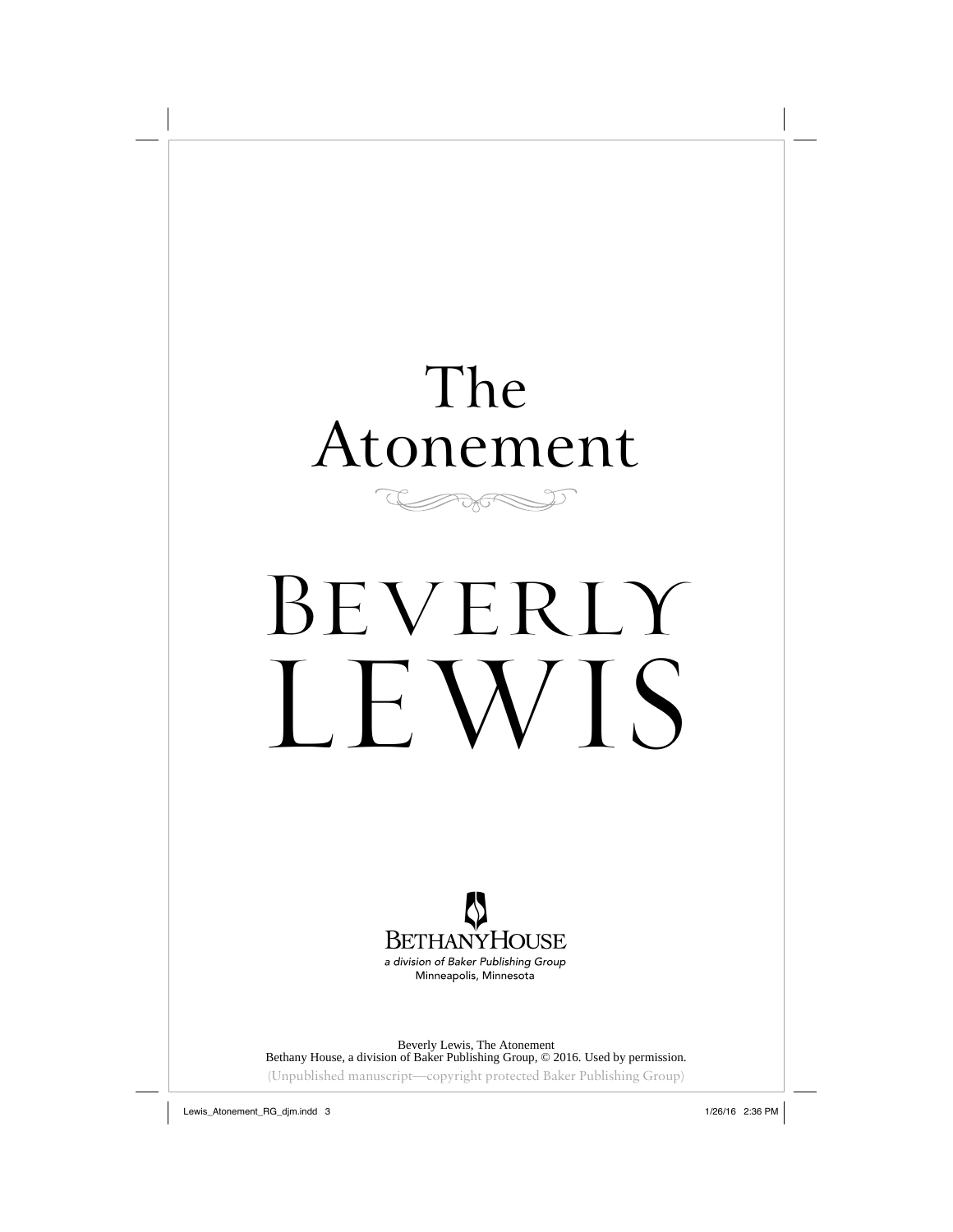© 2016 by Beverly M. Lewis, Inc.

Published by Bethany House Publishers 11400 Hampshire Avenue South Bloomington, Minnesota 55438 www.bethanyhouse.com

Bethany House Publishers is a division of Baker Publishing Group, Grand Rapids, Michigan

Printed in the United States of America

All rights reserved. No part of this publication may be reproduced, stored in a retrieval system, or transmitted in any form or by any means—for example, electronic, photocopy, recording—without the prior written permission of the publisher. The only exception is brief quotations in printed reviews.

Library of Congress Cataloging-in-Publication Data

Names: Lewis, Beverly, author.

Title: The atonement / Beverly Lewis.

Description: Minneapolis, Minnesota : Bethany House, a division of Baker Publishing Group, [2016]

Identifiers: LCCN 2015038000| ISBN 9780764216572 (hardcover : acid-free paper) | ISBN 9780764212482 (softcover) | ISBN 9780764216602 (large print : softcover)

Subjects: LCSH: Amish—Pennsylvania—Lancaster County—Fiction. | Man-woman relationships—Fiction. | GSAFD: Christian fiction. | Love stories.

Classification: LCC PS3562.E9383 A95 2016 | DDC 813/.54—dc23 LC record available at http://lccn.loc.gov/2015038000

Scripture quotations are from the King James Version of the Bible.

This story is a work of fiction. With the exception of recognized historical figures and events, all characters and events are the product of the author's imagination. Any resemblance to any person, living or dead, is purely coincidental.

Cover design by Dan Thornberg, Design Source Creative Services Art direction by Paul Higdon

16 17 18 19 20 21 22 7 6 5 4 3 2 1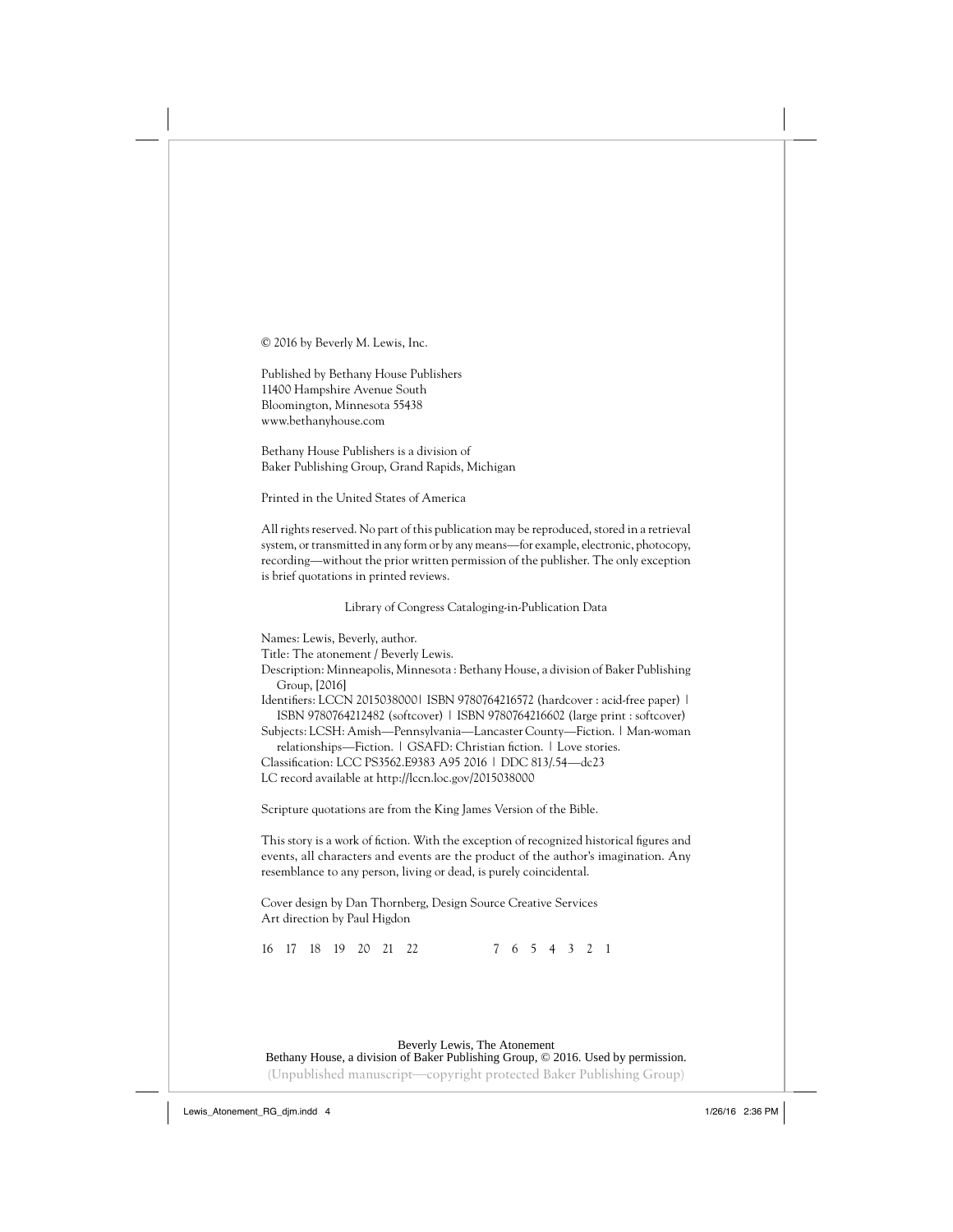In loving memory of Herbert Jones, pastor, missionary, encourager . . . and my dear daddy.

November 28, 1925—January 9, 2014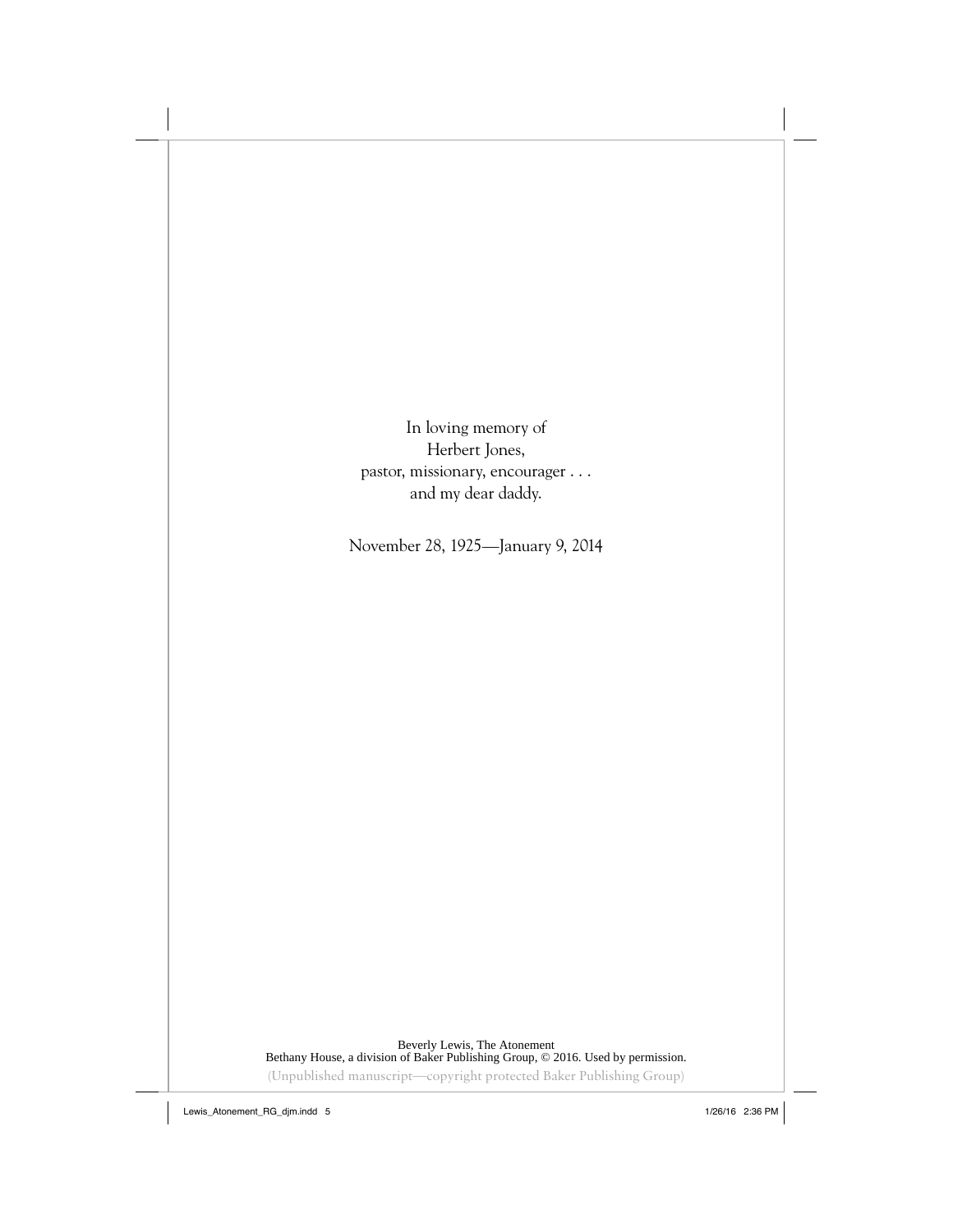Hope is faith holding out its hand in the dark. —George Iles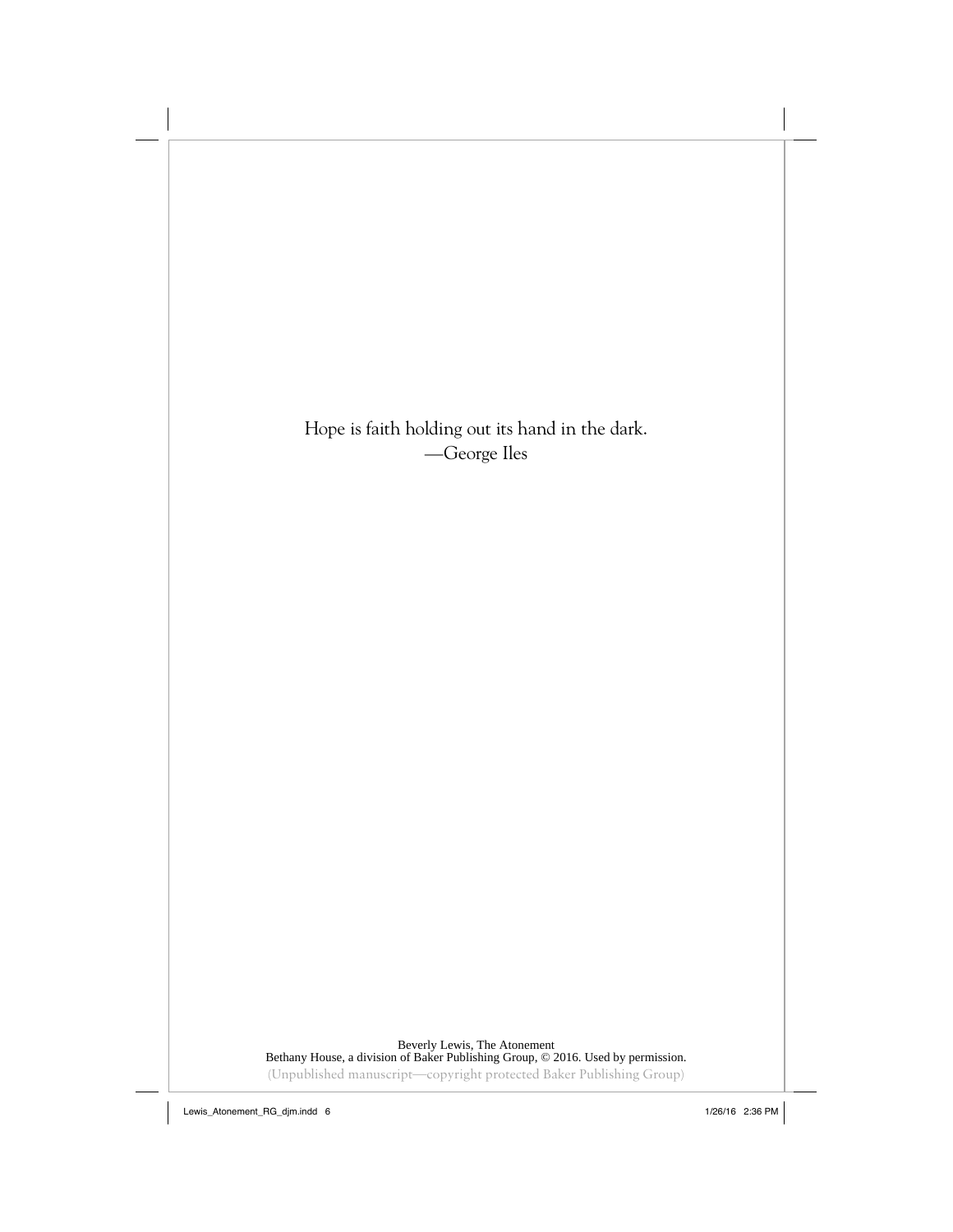### Prologue

#### **AUTUMN 2012**

*FILL UP THE EMPTY PLACES in your heart. . . .*

These were the words I'd written in the first of several journals back when I came up with the idea of doing charitable work. Looking at it now, my initial plan had been rather impulsive, like a New Year's resolution. But the more I sought out new places to offer assistance, the more I craved doing so. *Jah* indeed, the more I helped others, the less helpless I felt myself.

So here I was, three years later, still continuing my weekly volunteering: reading to hospice patients, serving food to the homeless, and organizing donations with other Amish workers to raise money for the Mennonite Central Committee. I also managed to squeeze in my housekeeper-nanny job for Martie, my married sister, and still keep up with daily chores at home. It could be a hectic pace, but I was determined to fill every inch of my emptiness with activity, the kind that made a difference for others.

But it wasn't easy. Sometimes, my sisters nitpicked about my

7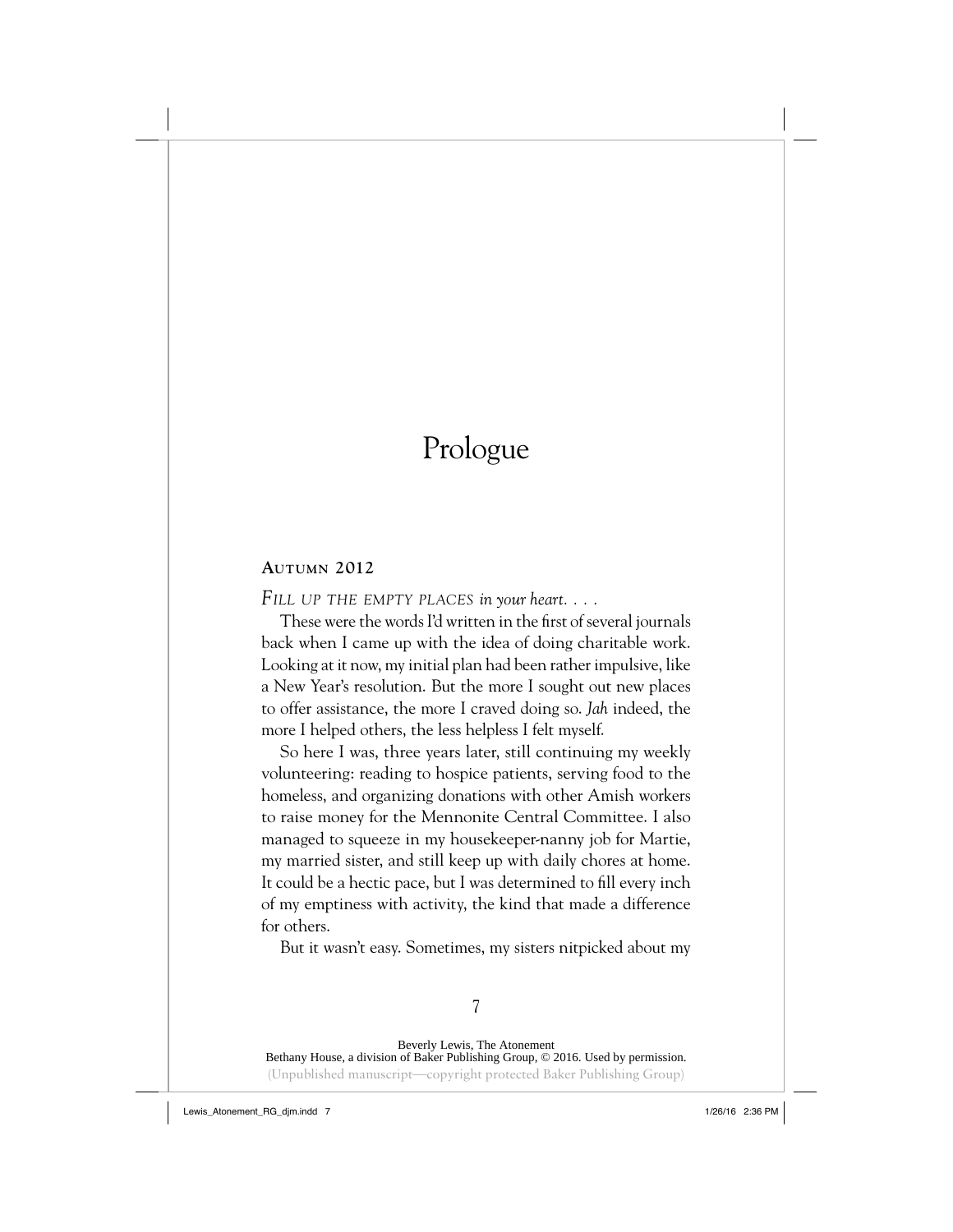time away. Like Lettie and her fraternal twin, Faye, did just this morning in the autumn sunshine as we worked together to toss hay to the mules. As if to dare me, Lettie looked me in the eye. "Don't forget about *Aendi* Edna's canning bee tomorrow, Lucy. You promised to go."

I groaned audibly. *The work frolic?*

Lettie looked crestfallen as she took a swipe at the hay. "So you forgot again."

Faye gave a weak smile. "Between your chores and everything else, you don't have much time left for us."

"We're together *now,*" I pointed out.

Faye looked sad. "Remember when we used to get up before dawn and go walkin' to the meadow overlook to watch the sun come up? Now ya rush off right after breakfast for parts unknown."

Despite the cloud of tension, we kept working silently. After a while, I tried to clear the air with a joke I'd read in *The Budget.*

Faye forced a little laugh, and Lettie looked pained.

"You don't even have time for a beau, do ya?" Lettie said out of the blue.

Faye stopped working, as if waiting for me to respond.

Lettie pressed further. "Not even Tobe Glick?"

*Tobe again . . .*

It was time to go inside and help *Mamm*. "We'll finish this later," I said.

On our way toward the house, with Faye and Lettie trudging quietly behind me, I could feel the westerly breeze picking up, carrying the scent of newly harvested corn. Yet despite the whispering wind, I could still hear my sisters' pleas.

LART

Early the next morning, I hurried up Witmer Road to Ray and my sister Martie's place, just past a large Amish farm with a sign warning *Private Drive, No Through Street* posted near the end of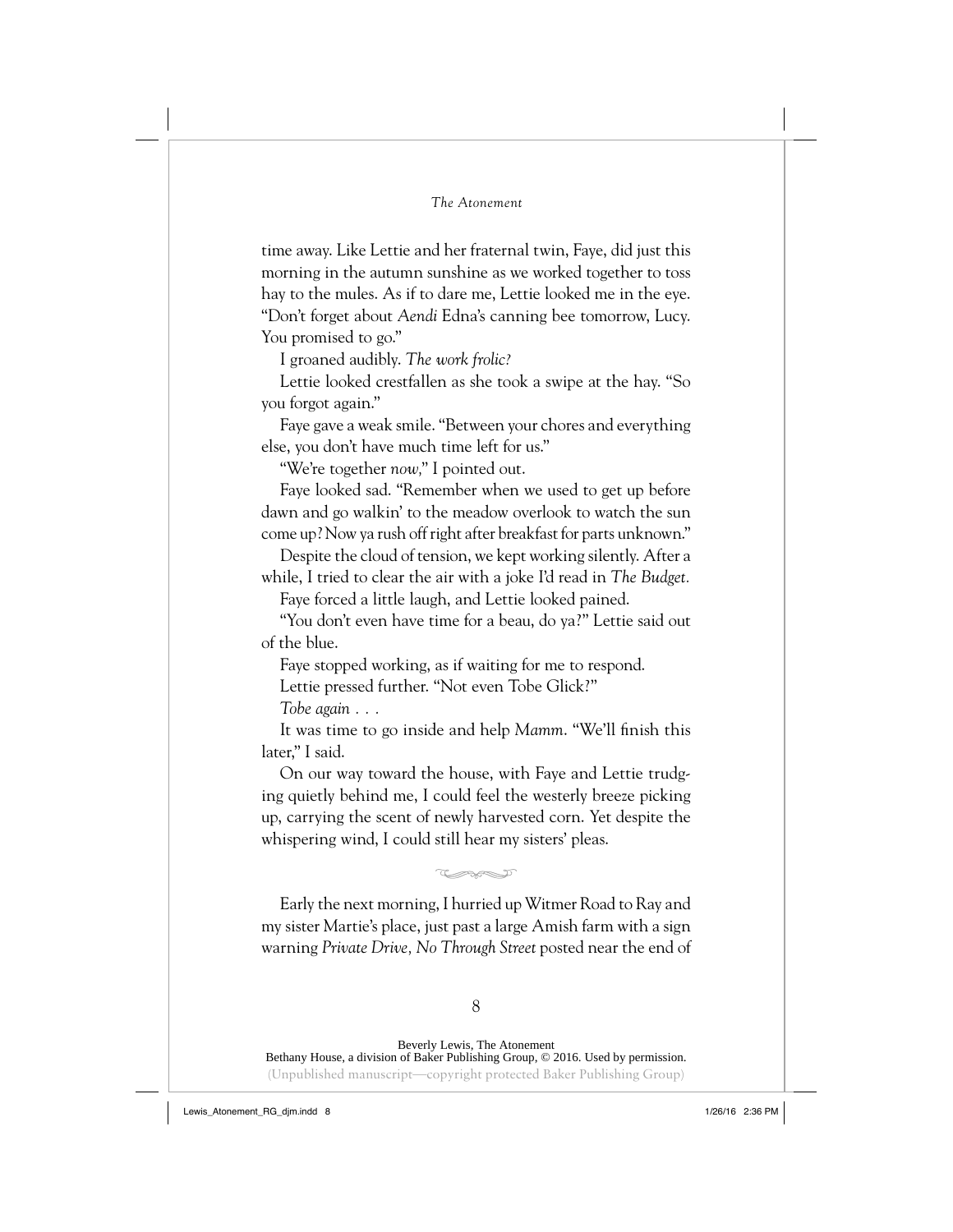its long lane. Multiple power lines scraped the pure blue sky above the familiar dairy, though of course none ran toward the house.

Ray and Martie lived on a lush rise of land not far from *Dat*'s farm, their fields spreading out below the barn and house like an immense quilt. Younger than me by two years, Martie had tied the knot at just nineteen and already had two little boys: Jesse and Josh. Several times a week, I gave Martie a hand by redding up or cooking or caring for her towheaded sons, doing whatever was needed.

On this particular day, as I came upon the tree-rimmed meadow on the left, I noticed an older *Englischer* gentleman on the footbridge, where Mill Creek's banks met the golden cowslips. The well-dressed graying man looked somewhat *schwach*—feeble—as he leaned on a three-pronged cane while the creek gurgled past.

Slowing my pace, I stared . . . then let out a sigh. I'd seen this man on the footbridge on other occasions, always around this time of year. Perhaps even on the same day, September twelfth, though I wasn't certain.

Today, however, the man was alone, without his wife or lady friend who'd always accompanied him before.

The first time I'd spotted them, maybe ten years ago, they were holding hands and facing each other on the little bridge. I was struck by their affectionate gestures—the way the man sometimes slipped a strand of the woman's light brown hair behind her ear, or touched her cheek, even leaned his head against hers. Such a tender way they'd had with each other, and in public, no less.

Over the years, I'd wondered about the older couple. Perhaps the man had been widowed and found love a second time—most couples married for decades showed nary a speck of affection.

When I'd seen them last year, the woman had been weeping, yet bravely trying to smile. The man had taken a white handkerchief from his trouser pocket and patted her tears.

*Englischers,* I remember thinking. *Their emotions on display . . .*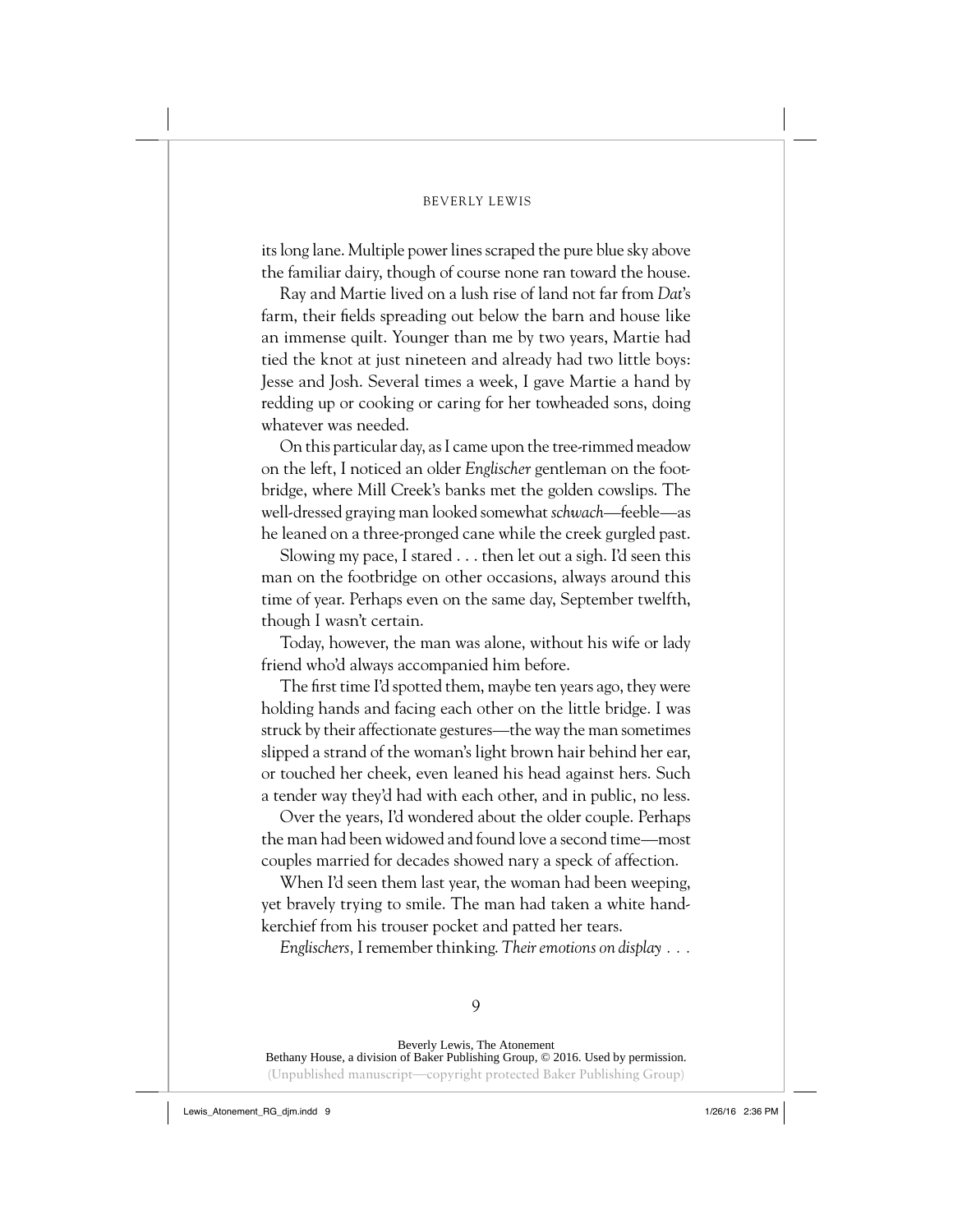Even so, it had been hard not to stare, caught up in the wistful *what-if*s of my own life.

The picturesque footbridge *was* an exceptionally tranquil spot. Maybe that brought out feelings of nostalgia for the couple. Or was it something more?

Momentarily, I thought of going to meet the man simply to offer him a smile—willing to make a fool of myself—but he was clearly deep in thought and, if I wasn't mistaken, muttering to himself. Then I noticed his white SUV parked nearby and decided to keep on walking.

Although it was none of my business, I had asked around about the mysterious couple, but no one seemed to know anything, which wasn't surprising.

Still, I couldn't help wondering, *Where is the woman? Why did he come without her?*

———

Up the road, I could see Tobe Glick coming this way in his two-wheeled cart, his hand shooting high in the air when he spotted me. "*Guder Mariye*, Lucy Flaud. *Wie bischt?*"

I smiled back and wondered if my friend had ever noticed the older couple on his trips past this area. When Tobe slowed his cart, I asked him.

He squinted into the sunshine, straw hat pushed down over his blond bangs. "*Nee,* can't say I have."

"It seems strange." I added that I'd seen the man and a woman a number of times. "But only around this time of year."

"Might be some sort of anniversary," Tobe suggested. "Would ya like me to go an' ask? You're dyin' to know."

"*Ach,* Tobe."

"Well, ain't ya?"

*Puh!* He knew me well.

"Never mind," I said right quick. "See you at Preachin'."

"I'll be countin' the hours, Lucy." He winked mischievously.

#### 10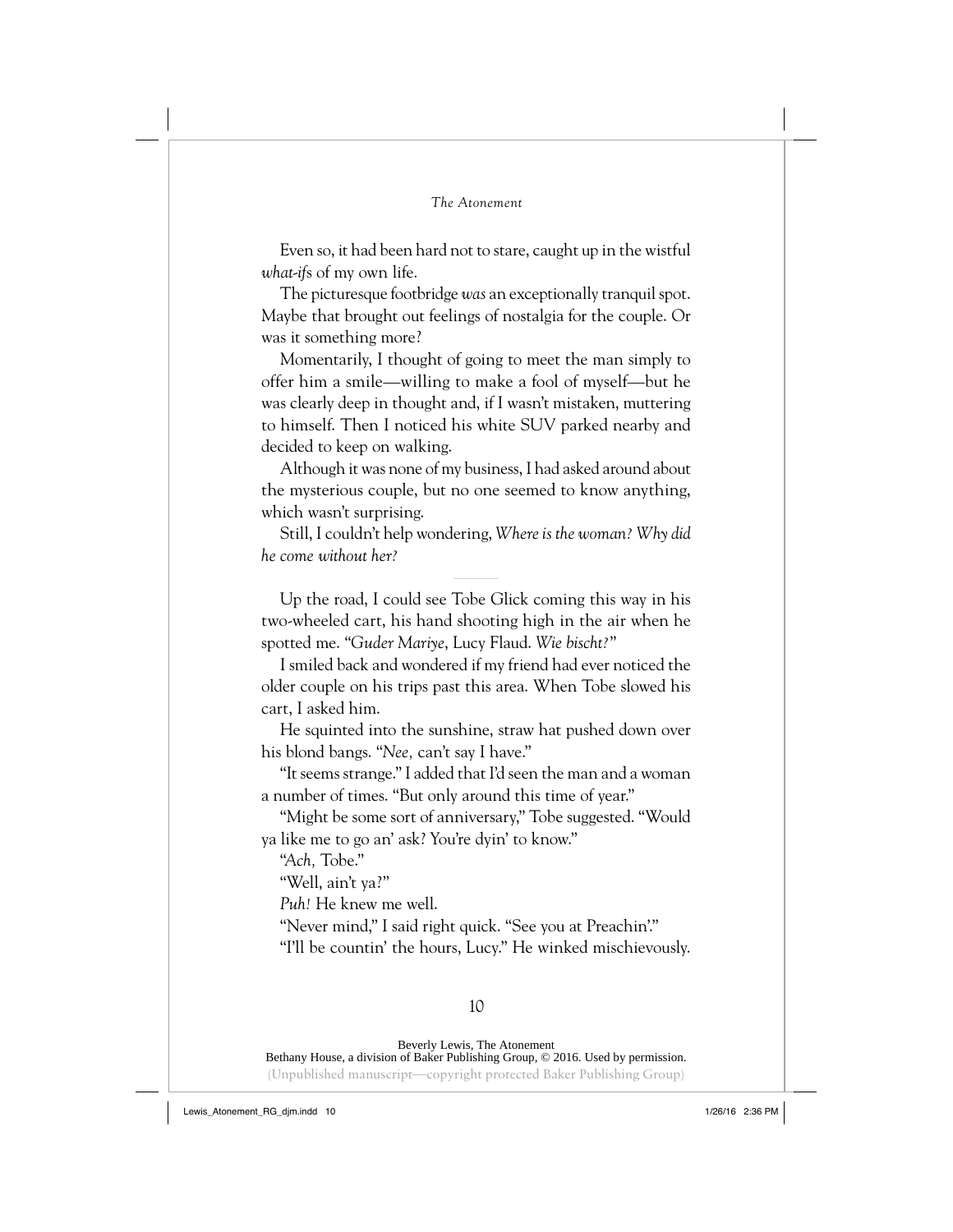"By the way, we all miss seein' you at Singings. It's been the longest time."

I laughed a little, and he grinned. Our private joke—Tobe had been hounding me about returning for several years. "You know I've outgrown youth gatherings." Truly, nearly all the fellows my age in our church district were already married and starting their families. And I was reminded of my single status each and every Sunday, when I was required to walk in with the younger teens and others who weren't married.

"Well, *I'm* not exactly a *Yingling*, but I still enjoy attending." Tobe paused a moment. "Even though it'd be more fun if you started goin' again."

One year younger than me, Tobe was twenty-four and still unmarried, oddly enough. Despite his attendance at Singings, he didn't seem all that earnest about his search for a life mate. Most Amish girls in East Lampeter Township thought he was too picky, but that didn't stop them from competing for his attention. He was handsome and very hardworking, yet there was more to his appeal. Tobe was a kind young man with a reputation for integrity—had a good sense of humor, too.

"*Gut* seein' you, Tobe." Tears were welling up. I had to get going.

"You too, Lucy." He clicked his cheek and the mare obeyed, pulling the carriage forward.

I kept my face forward. *What's the matter with me?*

Forcing my thoughts again to the older man on the footbridge, as well as to the missing woman, I knew I would never celebrate any sort of romantic anniversary—not in my best of dreams.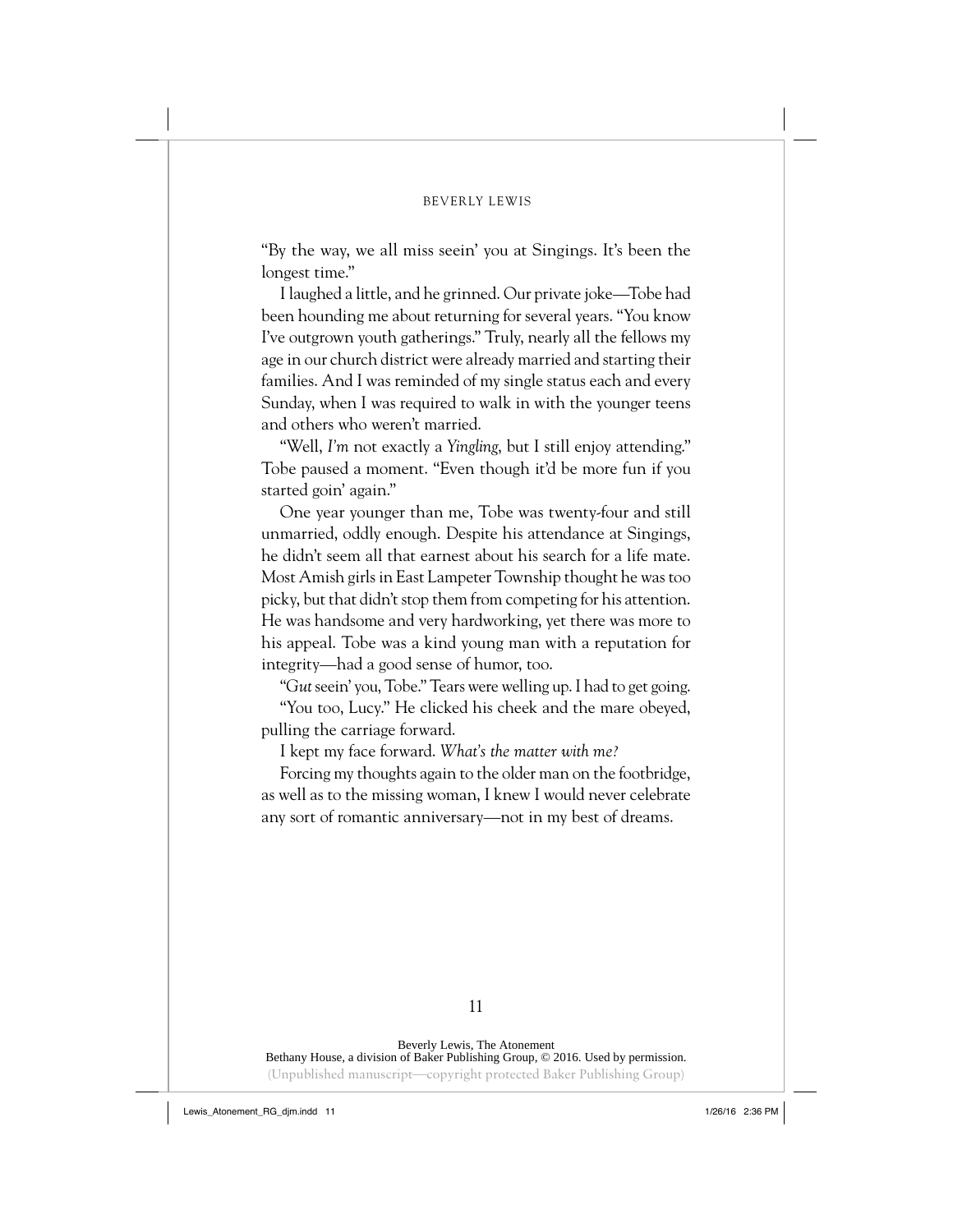## **C H A P T ER 1** TO ART

CHRISTIAN FLAUD STEPPED OUT of the dark blue passenger van and paid his driver. Considering how glum he felt, he would have preferred to walk the three-mile stretch to the white clapboard meetinghouse. But his wife had urged him to call for a driver, following the strenuous day filling silo. After all, he was sixty-four now and not the young man he'd once been. In fact, Christian had almost nixed the idea of going, but for some time now, his friend Harvey Schmidt had been talking about the newly offered grief support group, unique to this community church. The small-group approach was an effective way to handle one's sorrow—or so Harvey said, having attended the launch of the Thursday-night program some months back. Christian, however, wasn't exactly mourning a typical loss, and Harvey wouldn't be there to sit with.

Sighing, Christian made his way across the parking lot toward the modest church building, taking note of the large pots of orange and gold mums on either side of the main door and regretting anew his past mistakes. Peering up at the quaint white bell tower, he recalled the last time he had been here. It was

13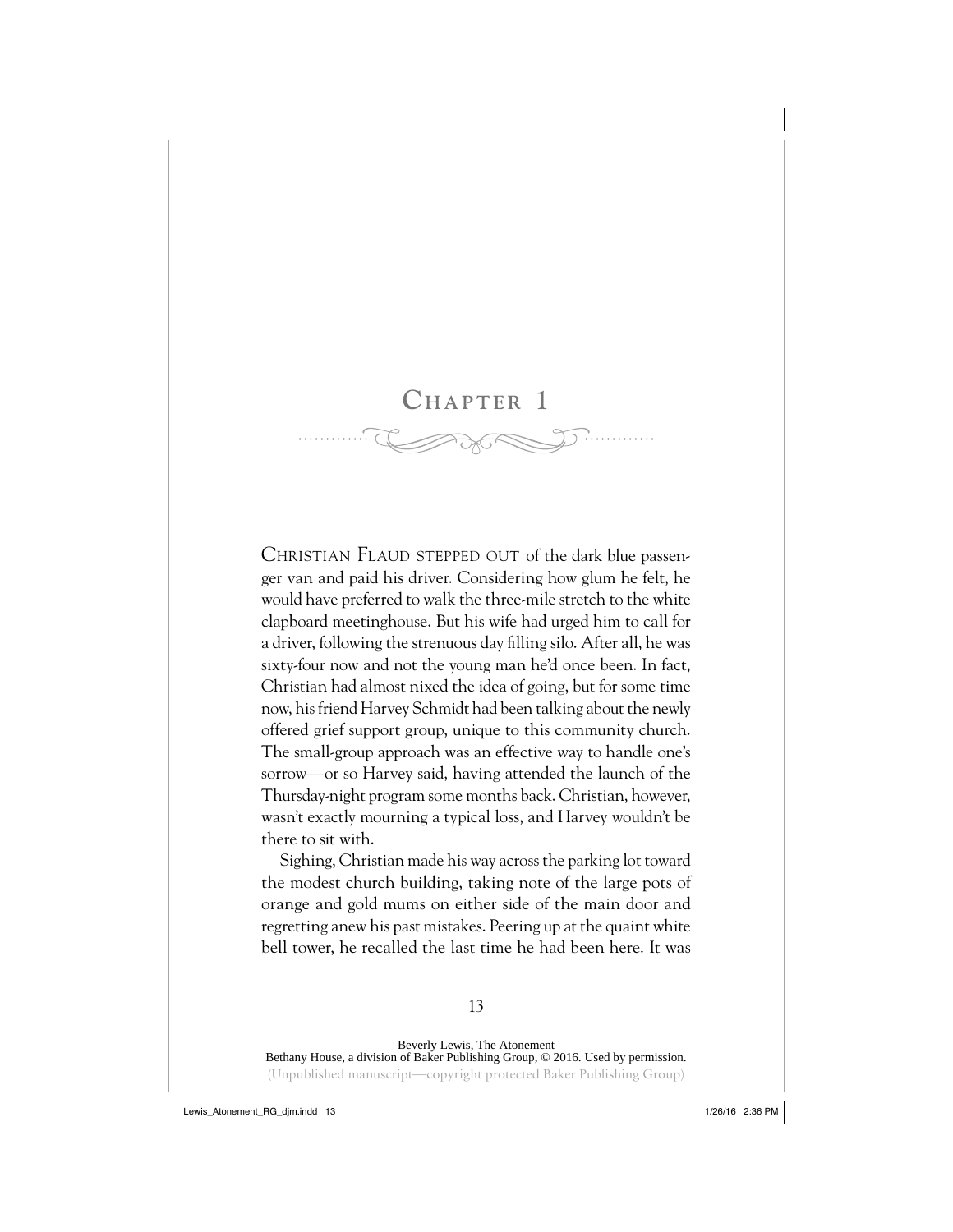summertime, and he had been seventeen and in the middle of the worst running-around season—*"es Schlimmscht Rumschpringe*,*"* his father had called it. His younger sister Emma had even scorned his given name. *"Christian, indeed!"*

At the time, he had stepped outside the Old Order church of his upbringing. But even so, it was with some degree of reluctance that he'd agreed to meet his then girlfriend, Minerva Miller, at the unassuming meetinghouse. Despite being raised with strict boundaries like Christian, Minerva had left their church for the Beachy Amish, but her path out of the Old Order was problematic. And the community meetinghouse, where a nightly revival was being held, had been their secret compromise one sultry July evening more than forty years ago.

Christian glanced at the line of gnarled oak trees at the far end of the paved lot, tempted by another memory. There, with the moon twinkling through the tree branches, he'd had the nerve to reach for her slender hand. *Minnie*, he'd affectionately nicknamed the beguiling brunette then. The recollection was dusty with the years, and he knew better than to let himself reminisce a second longer.

*No need to relive that defiant chapter.*

Still, it was odd the sort of memories a place could trigger. Like Christian, Minnie had long since married, and his short friendship with her had nothing to do with attending the grief group tonight.

This approach to getting help was so foreign to his way of thinking. "Help I should've gotten before now," he whispered as he neared the church door.

Inside, the entryway was profuse with flourishing plants scarlet wax begonias and purple coneflowers, and a tall weeping fig tree, similar to some he'd seen in Saint Paul, Minnesota, at the Como Park Conservatory he and Sarah had visited last year. Christian wandered over to one side of the vestibule, to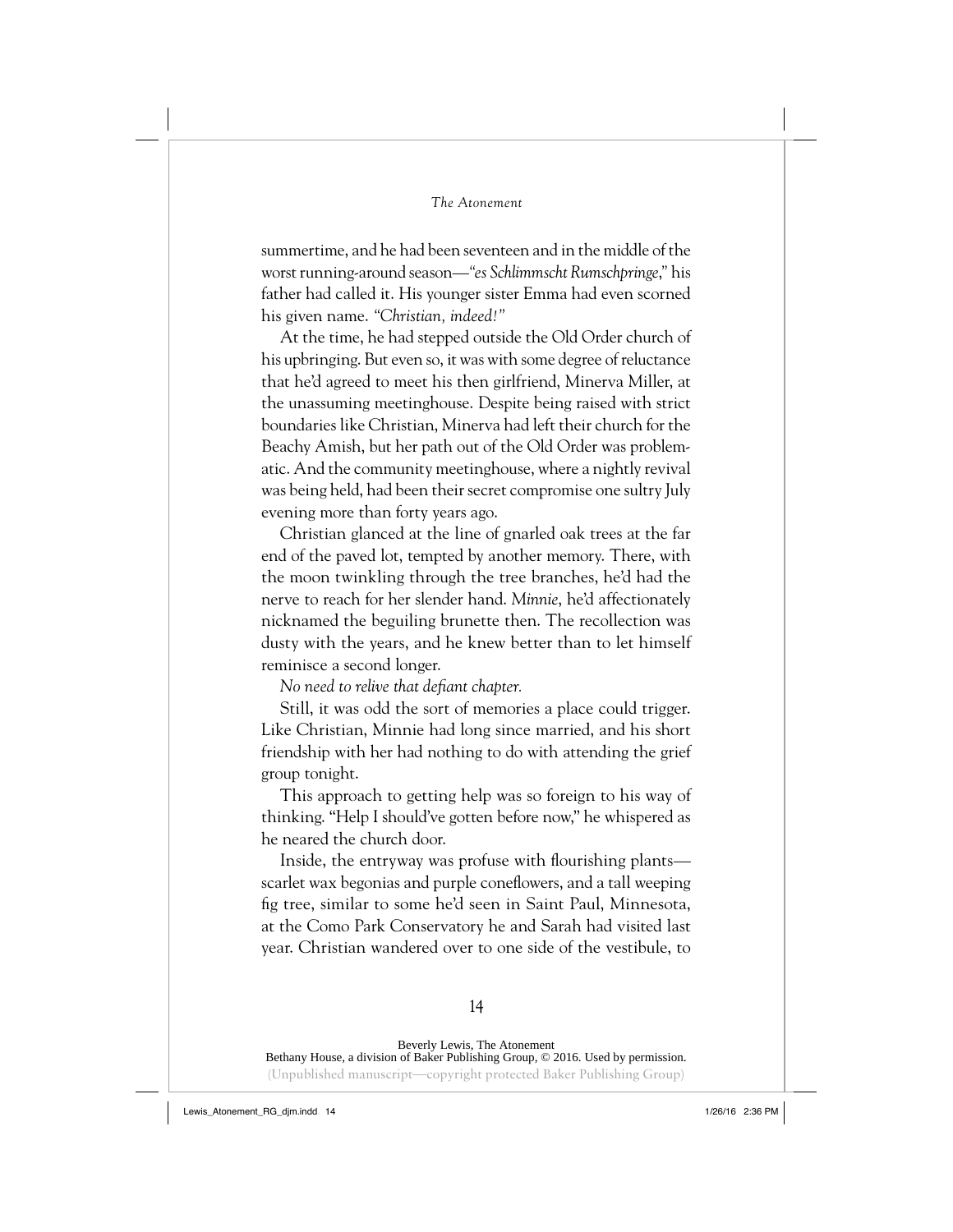a large corkboard displaying notices and announcements and some tear-off pizza coupons for an upcoming youth outing. He was reaching to look more closely at a business card advertising a Shetland pony for sale when he heard footsteps behind him.

A clean-shaven, tall blond fellow wearing a blue-and-gold tie greeted him. "Welcome, I'm Dale Wyeth." The young man looked Christian over, apparently curious about his Plain attire. "Are you here for the grief support group?"

Nodding, Christian removed his best straw hat and accepted the firm handshake, glad he'd worn his Sunday trousers.

Dale Wyeth blinked awkwardly. "We'll be meeting downstairs. I'll show you the way."

Amused, Christian followed him to the basement room.

Downstairs, a handful of men and women were milling about, some already seated. He spied a vacant chair at the far end of the room and, amidst stares, hurried to sit down.

*What have I gotten myself into?*

During the preliminary remarks, the middle-aged leader, Linden Hess—a cordial man in short sleeves and blue jeans who introduced himself as one of the staff pastors—shared briefly that his eight-year-old daughter had died two years ago.

———

Christian inhaled deeply, shaken by the admission. *Eight years old.*

Dale volunteered to distribute the syllabus to the dozen or so folk in attendance as Linden emphasized the need to talk about one's grief with at least one other person as an important first step toward healing.

Christian shook hands with the couple sitting beside him they had lost their young son to leukemia a mere three weeks earlier. There was such a depth of sorrow in their eyes that Christian wondered if he, too, carried his private pain on his countenance. *For all to see.*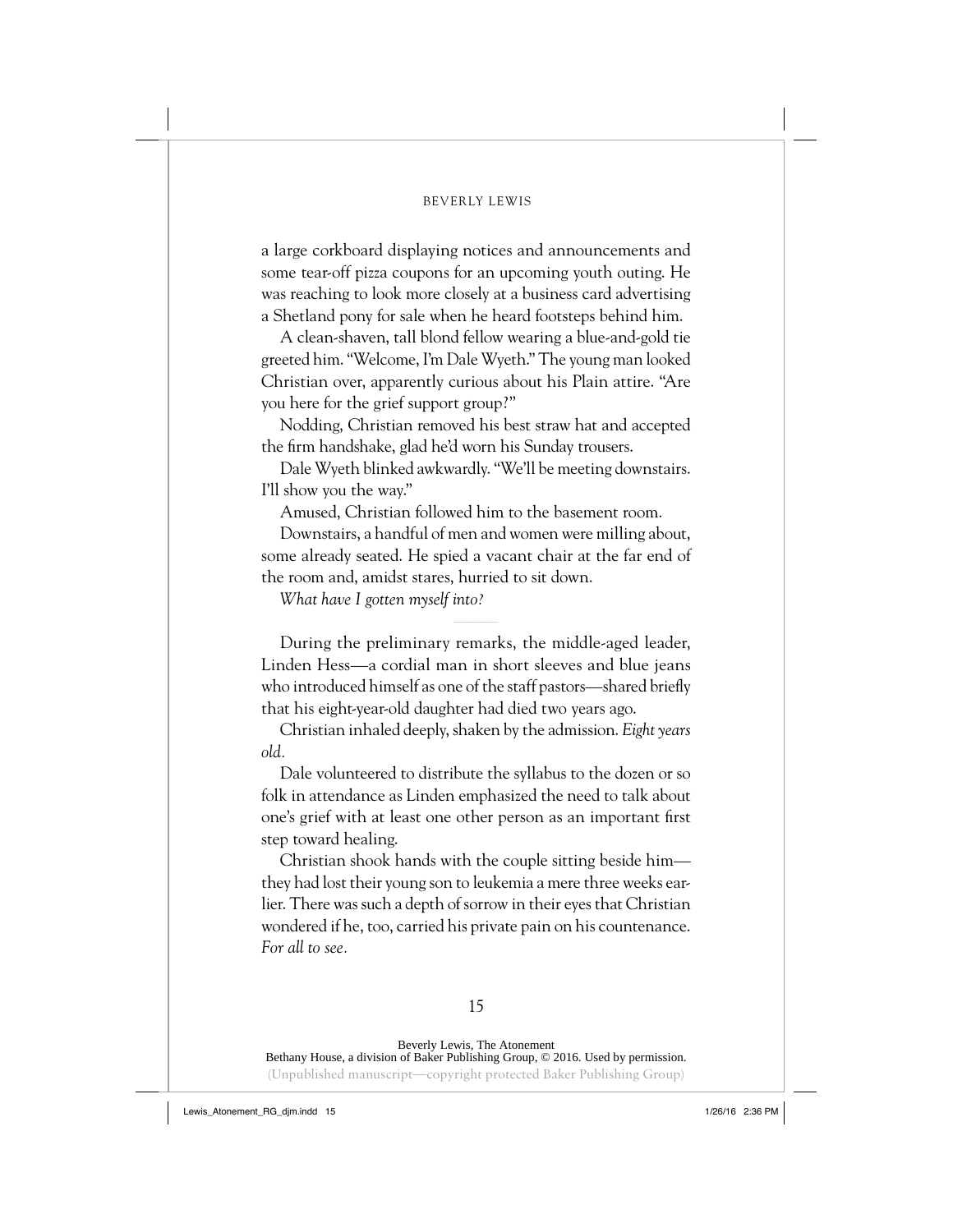#### *The Atonement*

When the minister began to read from Ecclesiastes 3, Christian's shoulders stiffened. He forced himself to listen, even though he had read the first four verses many times in the past few years: "'To every thing there is a season, and a time to every purpose under the heaven: A time to be born, and a time to die . . .'"

Christian looked straight ahead. Why did it feel like he was the only one sitting in the room across from the minister? The warmth from his neck crept quickly beneath his beard.

"Grief comes in like the waves of the sea, and sometimes it's deeper than expected—takes us off guard," Linden said, beginning the session titled "Shattered Dreams."

"Remember, grief is unique to each person . . . and at times it may be so distracting that you feel like you're trudging blindly through the day." He glanced about the room, asking for any comments or questions from the group.

One woman raised her hand and explained how unclear her thoughts had become since her sister's passing.

A dapper-looking gentleman in a red cardigan sweater, a threepronged cane by his chair, admitted how hard it was to sleep through the night in recent days. "I keep reliving my wife's diagnosis." He covered his eyes with his handkerchief, and another man went to sit next to him. "I'm in the process of losing her . . . daily," the older man said.

Linden nodded sympathetically before continuing, his voice low as he glanced now and then at the man slowly regaining his composure. "Personally, I couldn't believe how unpredictable my grief was, and for the longest time. And even though we all know that death is a natural part of life, I never realized the debilitating pain it would bring."

Christian's heart went out to the older man, still wiping his eyes at the far side of the room. It was all Christian could do to stay put in his chair and not try to console him. *I can't imagine losing my precious Sarah thataway. . . .*

16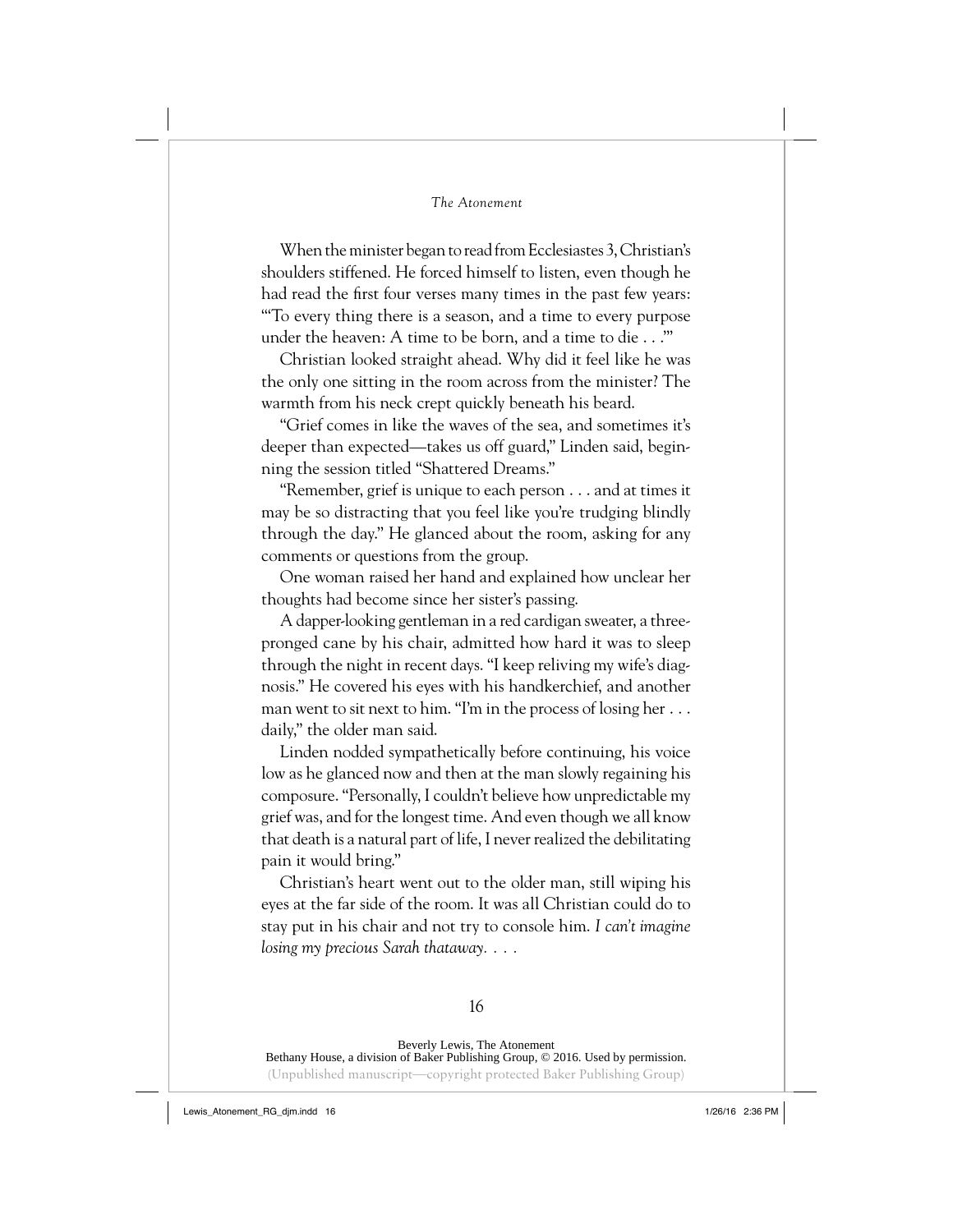Later, Dale Wyeth and Christian were partnered for the sharing time that followed the session.

———

"Tomorrow it'll be one month since my father passed," Dale began. "I looked after him for a full year before the end came."

"Did he live with ya, then?" asked Christian, feeling uncomfortable engaging in such personal talk.

"My place was too small to accommodate my parents, so Mom and I took turns caring for Dad in their home." Dale's chin twitched. "They had no long-term care insurance. I did everything I could to help . . . and to give my mother a break."

The People had always assisted their ailing and elderly, even building *Dawdi Hauses* onto the main house to provide for aging relatives. But while Christian didn't put all fancy folk in the same box, he hadn't expected such a revelation from a Yankee. Dale's compassionate attitude struck him as atypical. "That's quite admirable."

"Well, I loved my dad—thought the world of him." Dale bowed his head briefly. "I still do."

Christian fell silent, remembering his own father, no longer living.

"Dad worked long hours at his hardware store to take care of Mom, and my sister and me, growing up." Dale glanced away for a moment. "It was the least I could do."

"*Nee, '*twas the *best*."

Dale studied him, light brown eyes intent.

"I understand . . . lost my own father three years ago." Christian was taken aback by the connection he felt with Dale. He'd rarely talked of *Daed*'s death to anyone.

"I'm very sorry," Dale offered.

"My Daed lived a long and fruitful life. But losin' him . . . well, it's a grief that's been mighty hard to shake."

More plainspoken sharing came from the young man. "I'll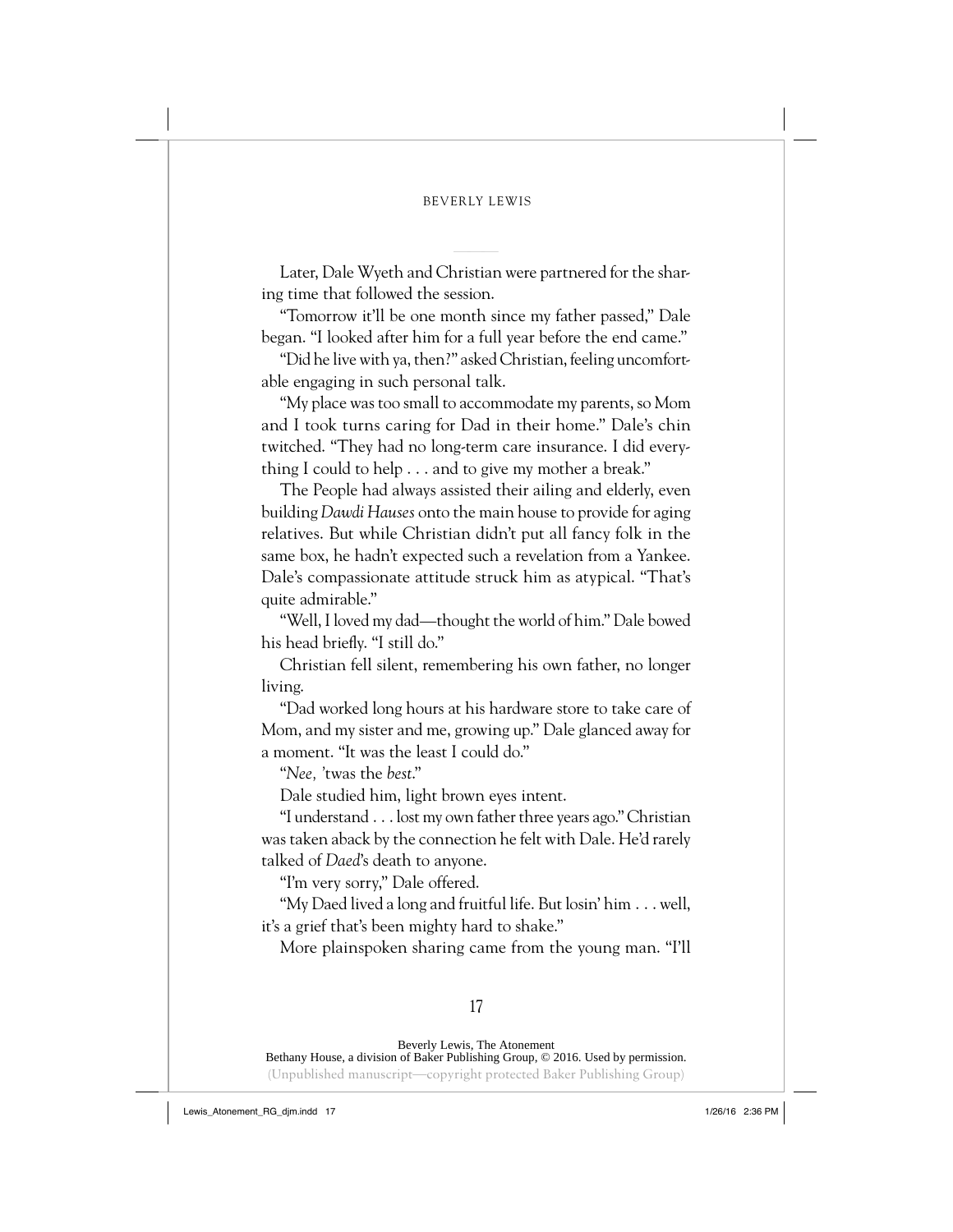never forget the prayer Dad offered for our family before he closed his eyes for the final time." Dale's voice was thick with emotion. "It made me want to step up my prayer life; he valued it so."

Christian listened as Dale spoke freely of his family and the fact that he'd inherited his father's hardware store. "A fair number of Amish frequent it."

After the benediction, Dale stayed around, seemingly interested in continuing their conversation. "I realize this has nothing to do with the meeting here," he said, pushing his hands into his trouser pockets. "Frankly, I've been curious for a few years now about how I might live more simply, less dependent on the grid. The current solar storm activity and other natural events make me realize just how easily disrupted modern life can be."

Christian frowned. "Really, now?"

"I'd like to be more self-sufficient."

"Well, ain't something most *Englischers* would consider doin'." Dale laughed. "If you knew me, you'd know I'm not like most '*Englischers*,' as you call them."

"I'm just sayin' you might find it harder than you think."

Dale nodded thoughtfully. "No doubt." He hunched forward as if to share a deep confidence. "I've always had a do-it-yourself streak and have been doing a lot of reading about this. Besides, it's not too hard to imagine that we English could wake up one morning with no way to sustain the life we've become accustomed to . . . at least temporarily."

Christian ran his fingers through his long beard, suddenly leery. Dale sounded like some of those survivalists who spent decades preparing for the end of the world. "Not even your cell phone would work, if it came to that," Christian told him. "But I daresay all of that rests in God's hands."

"Definitely," Dale replied. "I believe that wholeheartedly, but I don't think it's wrong to prepare a backup plan. I think of it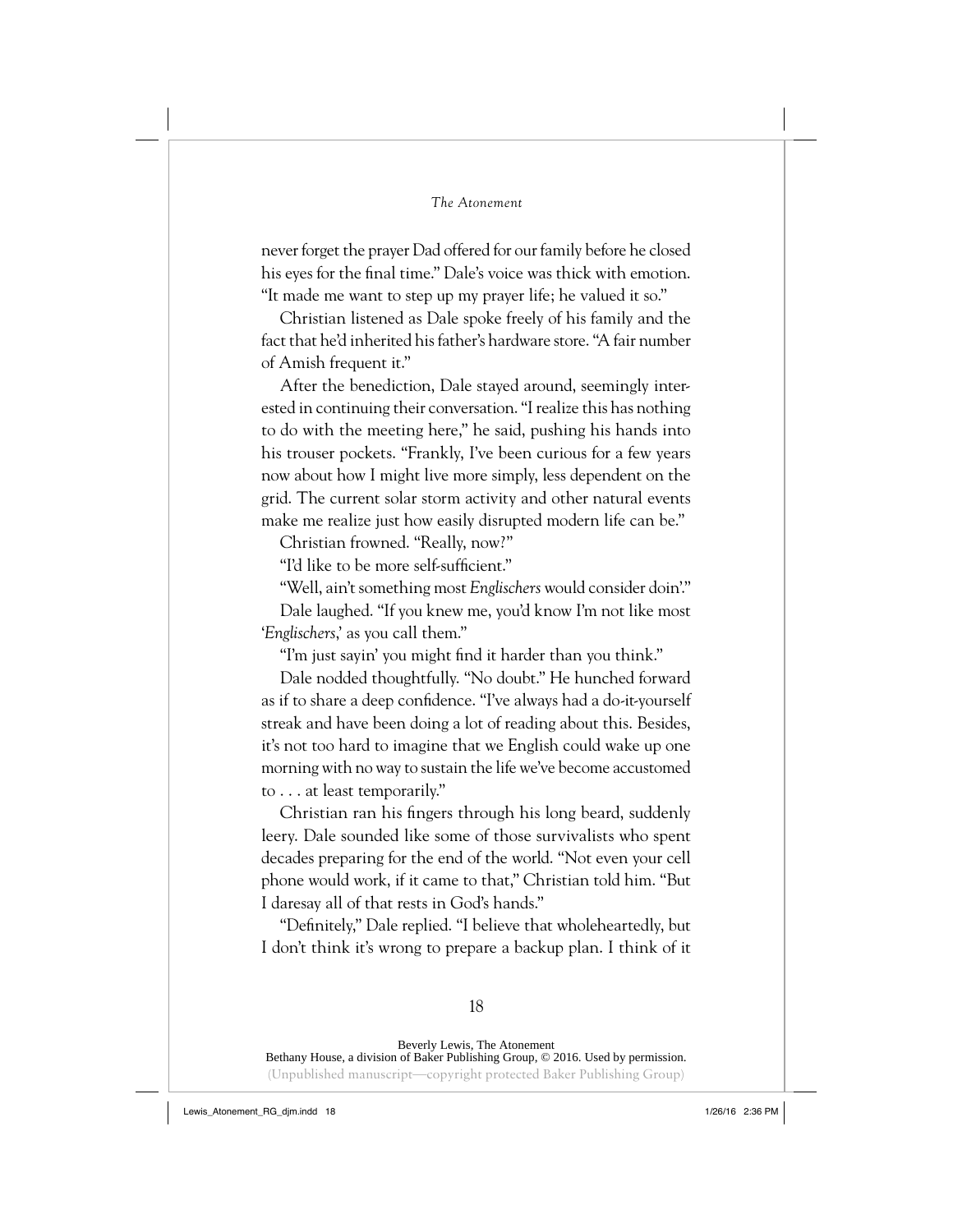as getting closer to the way the Lord may have intended for us to live."

Christian noted the sincerity in the young man's reply, but he'd known a few folk who'd dabbled in the Old Ways and fell short, quickly becoming disillusioned and finding their way back to their familiar modern environment. Even so, Christian enjoyed his conversation with Dale and appreciated his respectful manner.

They said good-bye and parted ways. *An unusual fellow,*  Christian thought as he waited for his ride. He certainly hadn't expected to meet anyone like Dale tonight.

Local

Lucy leaned on the kitchen table to read her Bible in *Deitsch*, the room lit by the gas lamp overhead. She was pressing onward through yet another chapter when she saw her father enter through the back entrance. He bent low to straighten the large rag rug in the mud room, talking to himself as he removed his straw hat and shoes. Recently, she'd noticed the dark circles under his gray-blue eyes.

"Is your Mamm around?" Dat asked as Lucy rose to offer him something to drink or nibble on. After all, he'd left right after supper, where he'd merely picked at the roast beef and potatoes on his plate.

"She's upstairs early." Lucy motioned toward the stairs. "But I made a snack for ya."

He looked surprised, his eyes softening, and she felt obliged to explain. "Mamm asked me to."

"Oh, of course."

She opened the fridge and removed the tuna and Swiss cheese sandwich with sliced dill pickles, made the way her mother had instructed. She put it on a small plate.

"Lucy, listen." He made his way to the counter and rested